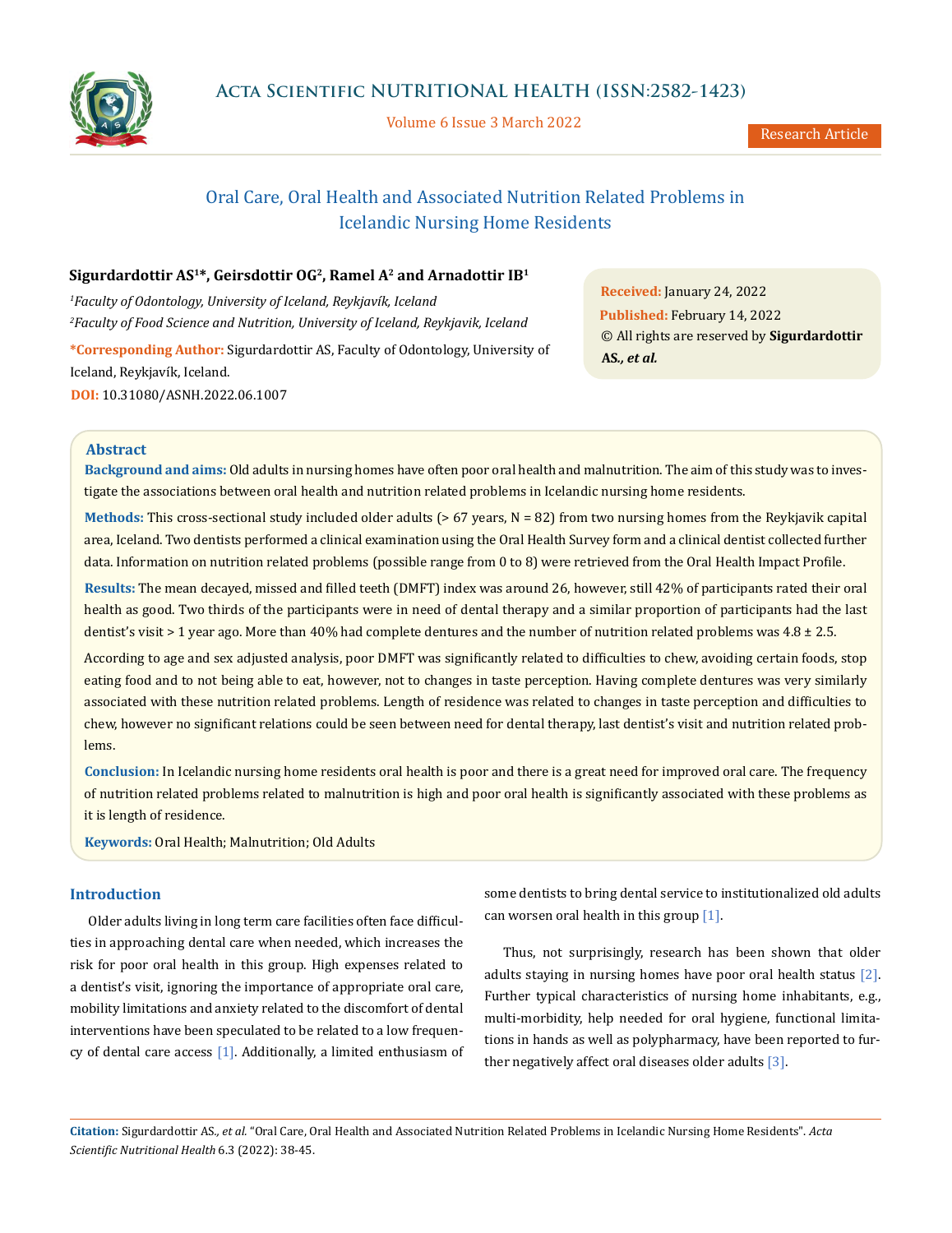Several studies have indicated that a poor oral health status is related to higher odds of malnutrition  $[4]$ . The frequently observed loss of teeth and/or failure of dental rehabilitation can be related to a loss of chewing abilities and potentially to a decrease of intake of nutritious food. Residents of institutions who have become completely toothless face great restrictions in their dietary choices and experience less satisfaction when eating, unintentional weight loss as well as a risk of being undernourished [5].

Recognizing the growing number of old adults living in long term care facilities as well as the the relevance of oral health status for the general health as well as potentially for nutrition status in older adults, the aim of this study was to investigate the associations between oral care, oral health and nutrition related problems in Icelandic nursing home residents.

#### **Materials and Methods**

#### **Subjects and study design**

This cross-sectional study included older adults (67 years and older,  $N = 82$ ) who were recruited from two nursing homes from the Reykjavik capital area in Iceland which were run by the same operator and thus offered comparable facilities and services for residents. The participants were permanent residents at the nursing homes. Potential participants were excluded from participation if they had a diagnosis of dementia or if they were bedridden. After presenting the study's objectives at the nursing home facilities, residents could volunteer for study participation. The head nurses from the wards confirmed that potential participants met the inclusion criteria.

The study was authorized by the Icelandic National Bioethics Committee (nos. 12-207 and 12-207-1) and reported to the Data Protection Committee (no. 6204) and has therefore been performed in accordance with the ethical standards as described by the Declaration of Helsinki 1964 and its later amendments. The subjects gave their written informed consent before participation in the study.

## **Study conduct**

Two dentists performed a clinical examination at the nursing homes in an examination room which was equipped with an adjustable chair for the participants, including examination lights, multi-purpose mouth mirrors, periodontal scalers, fluoride varnish, disposable brushes, alcohol and disinfectants, and disposable personal protective equipment (rubber gloves, face masks). If a participant had caries, fluoride varnish was applied to the treatment area. The same materials and utensils were used in both homes.

A clinical dentist collected further oral health related and general data from the participants using various self reported questionnaires, although participants received support when needed in answering the questionnaires.

#### **Measurements**

## **Clinical examination**

The results from the clinical examination of oral and dental health were recorded using the Oral Health Survey form (OHS) according to the standards of the World Health Organization. The OHS instrument has been widely used to monitor dental and oral diseases and also to examine the need for prevention and measures to maintain the dental health of residents in residential and nursing homes. For the present study, the following variables from the clinical examination were used: Need for oral therapy (yes vs. no), complete dentures (yes vs. no), decayed, missed and filled teeth (DFMT) index.

The dental index was recorded as DMFT, which is a measure of the number of damaged, filled or lost teeth in an individual. Information was recorded on 28 of the 32 teeth, i.e., third molars were not included in the evaluation. An index of 0 means that the individual has all 28 teeth present and they are undamaged, while a DMFT 28 means that all 28 teeth are damaged, filled or lost [6].

## **Self rated oral health**

The participants rated their oral health in three categories: good vs neutral vs bad.

#### **Oral Health Impact Profile (OHIP)**

OHIP is a 49 items questionnaire consisting of 7 subscales which assesses the social impact of poor oral health. It measures people's perception of the impact of oral disorders on their well-being, i.e., functional limitation, physical pain, psychological discomfort, physical disability, psychological disability, social disability and handicap caused by oral conditions. The questions are answered using a Likert scale  $(0 = never, 1 = very rare, 2 = sometimes, 3 =$ often, 4 = very often), thus, OHIP results into a score between 0 and

**Citation:** Sigurdardottir AS*., et al.* "Oral Care, Oral Health and Associated Nutrition Related Problems in Icelandic Nursing Home Residents". *Acta Scientific Nutritional Health* 6.3 (2022): 38-45.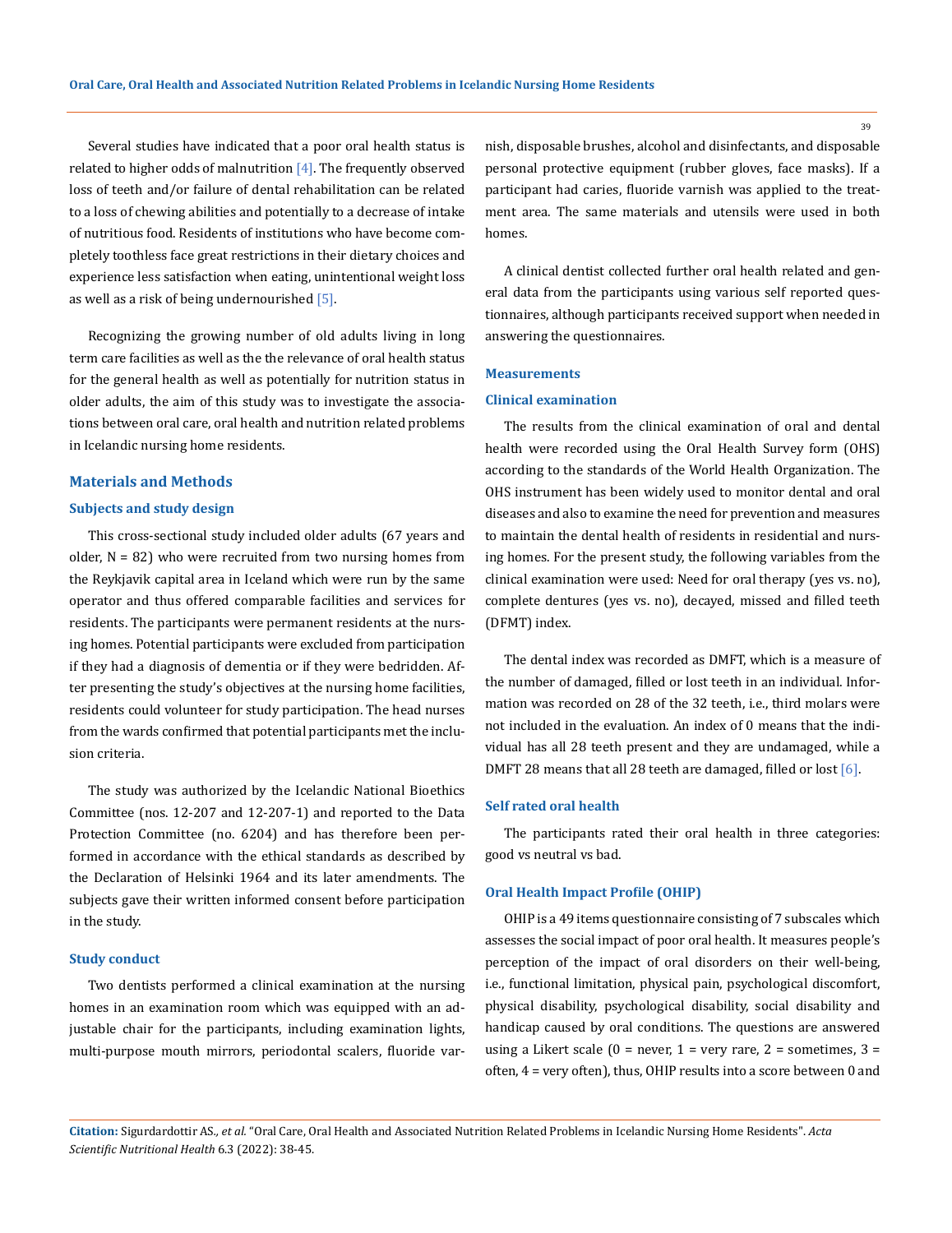196 and higher scores indicating higher negative impact on well being due to poor total health [7].

Information on eight nutrition related problems was retrieved from single questions from OHIP

- Do you have experienced changes in taste perception because of problems with your teeth, mouth, or dentures?
- Do you have less taste perception because of problems with your teeth, mouth, or dentures?
- Do you have difficulties to chew because of problems with your teeth, mouth, or dentures?
- Do you have difficulties with your digestion because of problems with your teeth, mouth, or dentures?
- Do you avoid food because of problems with your teeth, mouth, or dentures?
- Do you have to stop eating because of problems with your teeth, mouth, or dentures?
- Are you unsatisfied with food because of problems with your teeth, mouth, or dentures?
- Are you not able to eat because of problems with your teeth, mouth, or dentures?

These nutrition related answers were dichotomized into "yes" and "no". The summary score of these possible nutrition related problems had a potential range from 0 to 8.

#### **Background variables**

Data on background variables, i.e., gender, age, education, length of residence  $\leq 1$  year vs. > 1 year), help with oral hygiene, smoking, etc. were collected using questionnaires.

#### **Statistical analysis**

The data were analysed using statistical software (SPSS, version 26.0, SPSS, Chicago, IL, USA). Normality of data variables was checked using the Kolmogorov-Smirnov test. Data are presented as mean ± standard deviation (SD).

Differences between groups at baseline were calculated using independent samples' t-test (normally distributed variables) or Mann-Whitney-U test (not normally distributed variables) and chisquare test for categorical variables.

Associations between length of residence, oral care and nutrition related problems were investigated using logistic regression models adjusted for age and sex. Associations between oral health and nutrition related problems were also investigated using logistic regression models. All estimates were reported as odds ration (OR) with 95% confidence intervals (95% CI). The level of significance was set at  $P < 0.05$ .

# **Results**

The characteristics of the participants can be seen in table 1. The characteristics of male and female participants were similar (with exception of education). The mean DMFT index was around 26 and more than 55% had at DMFT of 28, however, still 42% of participants rated their oral health as good. Around two thirds of the participants were in need of dental therapy and a similar proportion of participants had the last dentist's visit more than one year ago. More than 40% had complete dentures and the mean number of nutrition related problems was 4.8 ± 2.5.

|                                      |            | Men   |     |            | <b>Women</b> |     |          |
|--------------------------------------|------------|-------|-----|------------|--------------|-----|----------|
| <b>Variable</b>                      | $(n = 28)$ |       |     | $(n = 45)$ |              |     | P-value* |
| Age (years)                          | 86.6       | $\pm$ | 5.7 | 86.9       | Ŧ            | 5.9 | 0.817    |
| smoking (yes)                        |            | 17.9% |     |            | 8.9%         |     | 0.257    |
| Basic school education               |            | 50.0% |     |            | 82.2%        |     | 0.004    |
| Widowed/alone/not married/divorced   |            | 92.9% |     |            | 95.6%        |     | 0.622    |
| Length of residence more than 1 year |            | 50.0% |     |            | 44.4%        |     | 0.644    |
|                                      |            |       |     |            |              |     |          |
| Good self rated oral health          |            | 39.3% |     |            | 46.7%        |     | 0.176    |
| DFMT index                           | 25.5       | 土     | 3.9 | 25.8       | Ŧ            | 2.9 | 0.765    |

**Citation:** Sigurdardottir AS*., et al.* "Oral Care, Oral Health and Associated Nutrition Related Problems in Icelandic Nursing Home Residents". *Acta Scientific Nutritional Health* 6.3 (2022): 38-45.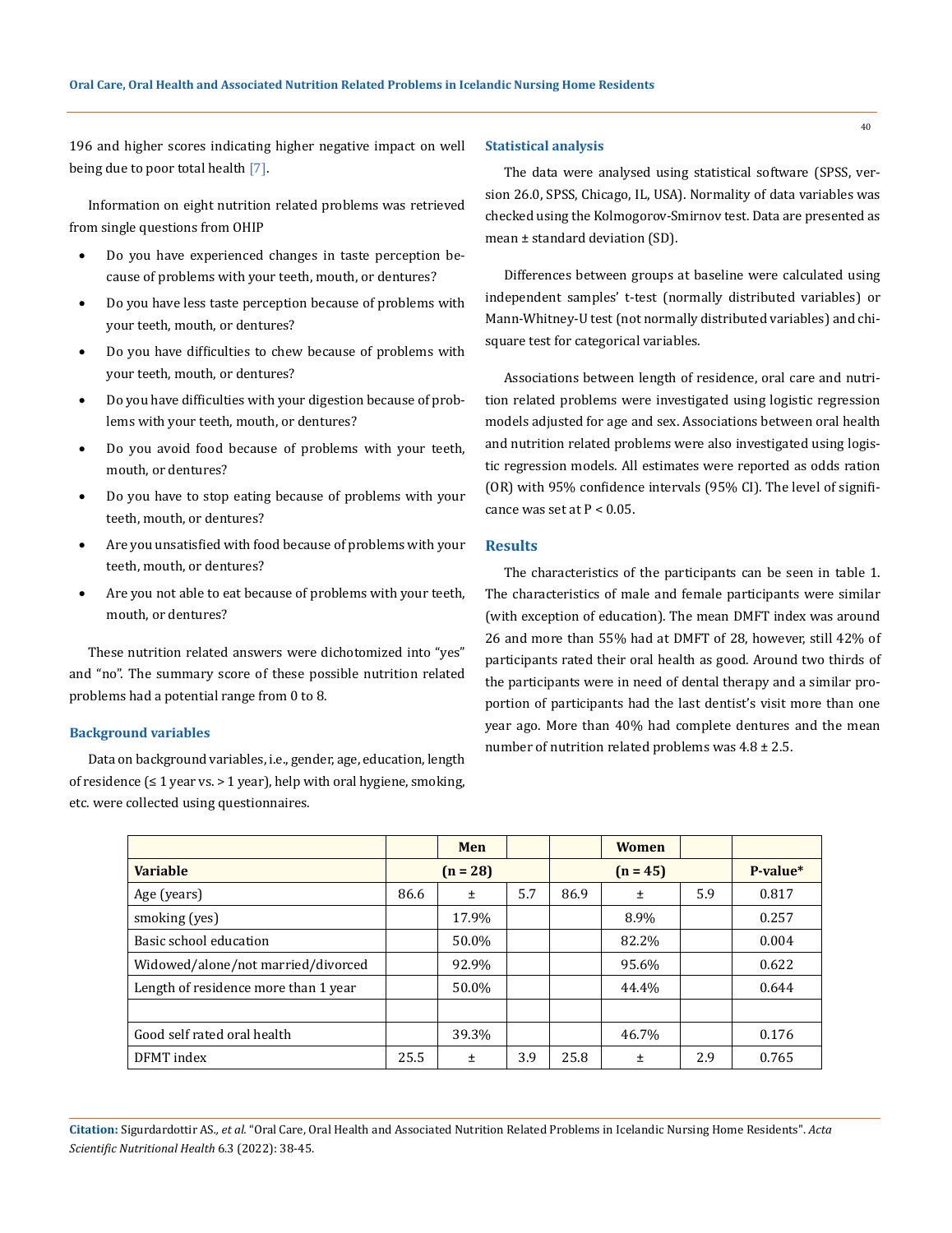| $DFMT$ index = 28                                  |      | 57.1% |     |      | 55.6% |      | 0.929 |
|----------------------------------------------------|------|-------|-----|------|-------|------|-------|
| OHIP                                               | 34.4 | $\pm$ | 20  | 36.3 | Ŧ     | 19.9 | 0.691 |
|                                                    |      |       |     |      |       |      |       |
| Frequent dry mouth                                 |      | 60.7% |     |      | 66.7% |      | 0.606 |
| In need for oral therapy                           |      | 67.9% |     |      | 66.7% |      | 0.916 |
| Last dentist visit more than 1 year ago            |      | 64.3% |     |      | 64.4% |      | 0.989 |
| Complete dentures                                  |      | 42.9% |     |      | 40.0% |      | 0.809 |
| Receive no help with cleaning dentures<br>or teeth |      | 66.7% |     |      | 79.5% |      | 0.410 |
| Nutrition related problems                         | 4.6  | Ŧ     | 2.7 | 5.0  | 土     | 2.3  | 0.579 |

**Table 1:** Characteristics of the participants.

\*P-value based on chi square test for categorical variables, independent samples t-test for normally distributed continuous variables and Mann Whitney U test for not normally distributed continuous variables.

Table 2 shows the association between length of residence, oral care and nutrition related problems. In this age and sex corrected analysis, length of residence was related to changes in taste perception, less taste and difficulties to chew, however no significant relations could be seen between need for dental therapy, last dentist's visit and nutrition related problems.

| <b>Variable</b>                                 | <b>Outcome</b>             | <b>OR</b> | 95%CI |      | <b>P-value</b> |  |
|-------------------------------------------------|----------------------------|-----------|-------|------|----------------|--|
| Length of stay more than one year               | Change in taste perception | 3.19      | 1.13  | 9.01 | 0.029          |  |
|                                                 | Difficulties to chew       | 2.82      | 1.04  | 7.64 | 0.041          |  |
|                                                 | Less taste perception      | 3.57      | 1.28  | 9.99 | 0.015          |  |
|                                                 | Difficulties in digestion  | 2.61      | 0.98  | 6.96 | 0.056          |  |
|                                                 | Avoid food                 | 1.38      | 0.49  | 3.87 | 0.543          |  |
|                                                 | Stop eating                | 2.09      | 0.79  | 5.48 | 0.135          |  |
|                                                 | Unsatisfied, with food     | 2.36      | 0.88  | 6.38 | 0.089          |  |
|                                                 | Not able to eat            | 0.67      | 0.23  | 1.97 | 0.466          |  |
| In need for oral therapy                        | Change in taste perception | 2.21      | 0.79  | 6.21 | 0.133          |  |
|                                                 | Difficulties to chew       | 2.26      | 0.82  | 6.19 | 0.114          |  |
|                                                 | Less taste perception      | 0.86      | 0.31  | 2.41 | 0.774          |  |
|                                                 | Difficulties in digestion  | 1.97      | 0.71  | 5.49 | 0.195          |  |
|                                                 | Avoid food                 | 1.39      | 0.48  | 4.03 | 0.543          |  |
|                                                 | Stop eating                | 1.04      | 0.38  | 2.82 | 0.941          |  |
|                                                 | Unsatisfied. with food     | 2.33      | 0.84  | 6.43 | 0.103          |  |
|                                                 | Not able to eat            | 1.04      | 0.33  | 3.23 | 0.948          |  |
| Last visit to dentist more than one year<br>ago | Change in taste perception | 1.09      | 0.38  | 3.09 | 0.873          |  |
|                                                 | Difficulties to chew       | 1.35      | 0.49  | 3.70 | 0.556          |  |
|                                                 | Less taste perception      | 1.24      | 0.45  | 3.42 | 0.682          |  |
|                                                 | Difficulties in digestion  | 1.18      | 0.44  | 3.18 | 0.750          |  |

**Citation:** Sigurdardottir AS*., et al.* "Oral Care, Oral Health and Associated Nutrition Related Problems in Icelandic Nursing Home Residents". *Acta Scientific Nutritional Health* 6.3 (2022): 38-45.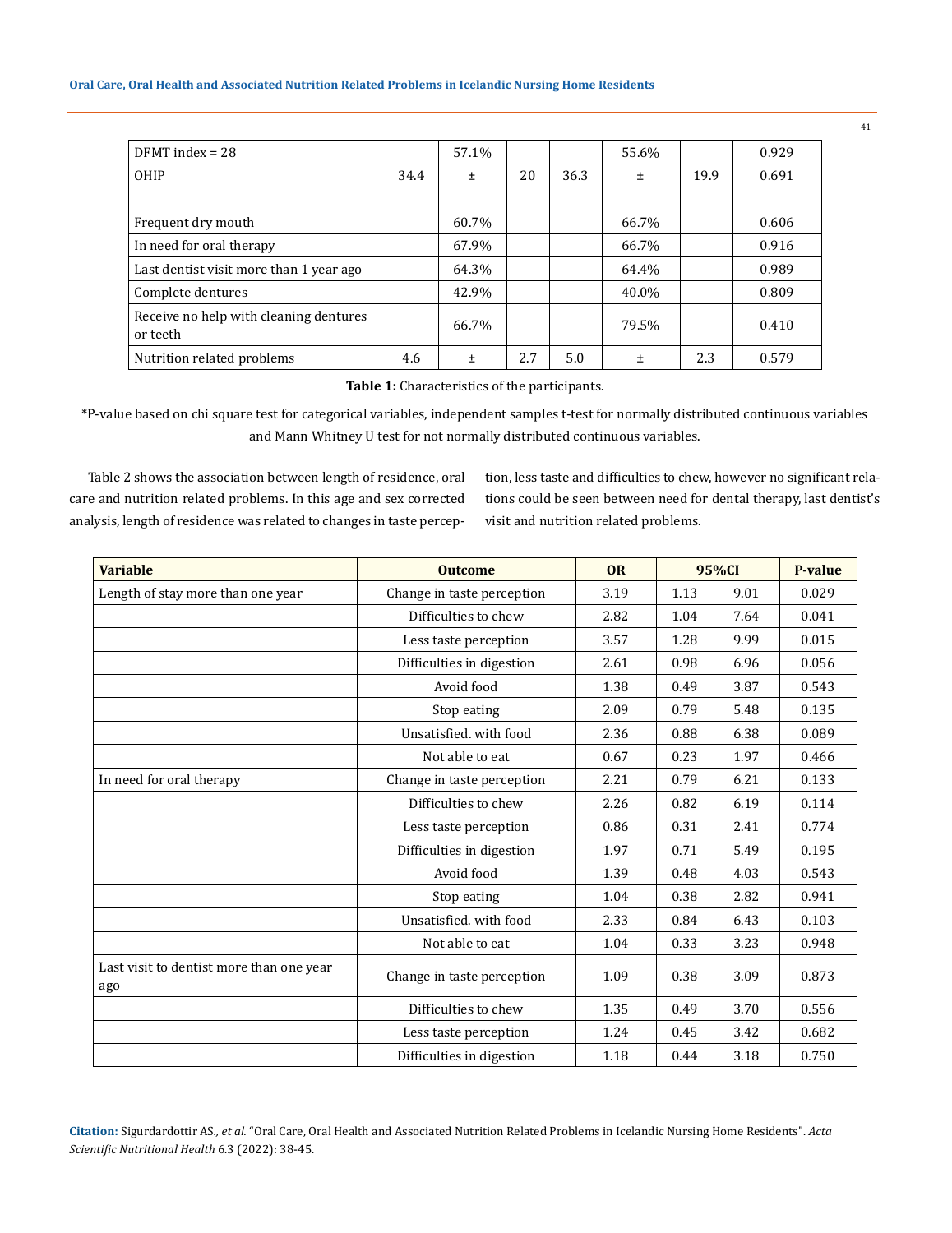| Avoid food             | 0.86 | 0.29 | 2.56 | 0.786 |
|------------------------|------|------|------|-------|
| Stop eating            | 1.56 | 0.57 | 4.27 | 0.392 |
| Unsatisfied, with food | 1.16 | 0.42 | 3.20 | 0.778 |
| Not able to eat        | 1.16 | 0.42 | 3.20 | 0.778 |

**Table 2:** Associations\* between length of stay, oral care and nutrition related problems. \*Analysis based on logistic regression adjusted for sex and age.

Table 3 shows the associations between oral health and nutrition related problems. Poorer DMFT status was significantly related to difficulties to chew, avoiding certain foods, stop eating food and to not being able to eat, however, not to taste perception. Having complete dentures was very similarly associated with nutrition related problems. Having frequently a dry mouth was related to stop eating and being unsatisfied with food.

| <b>Variable</b>               | outcome                    | <b>OR</b> | 95%CI | <b>P-value</b> |         |
|-------------------------------|----------------------------|-----------|-------|----------------|---------|
| DFMT 24-27 teeth**            | Change in taste perception | 1.68      | 0.37  | 7.69           | 0.507   |
| DFMT 28 teeth**               |                            | 2.07      | 0.67  | 6.41           | 0.207   |
|                               | Difficulties to chew       | 1.43      | 0.34  | 6.14           | 0.626   |
|                               |                            | 5.25      | 1.64  | 16.82          | 0.005   |
|                               | Less taste perception      | 1.69      | 0.38  | 7.58           | 0.492   |
|                               |                            | 1.79      | 0.59  | 5.42           | 0.303   |
|                               | Difficulties in digestion  | 3.14      | 0.67  | 14.67          | 0.145   |
|                               |                            | 3.31      | 1.00  | 10.96          | 0.050   |
|                               | Avoid food                 | 4.59      | 0.92  | 22.80          | 0.063   |
|                               |                            | 9.00      | 2.56  | 31.76          | < 0.001 |
|                               | Stop eating                | 2.02      | 0.43  | 9.44           | 0.371   |
|                               |                            | 3.06      | 0.93  | 10.06          | 0.065   |
|                               | Unsatisfied with food      | 3.13      | 0.68  | 14.38          | 0.142   |
|                               |                            | 4.32      | 1.37  | 13.64          | 0.013   |
|                               | Not able to eat            | 3.13      | 0.68  | 14.38          | 0.142   |
|                               |                            | 4.32      | 1.37  | 13.64          | 0.013   |
| Having complete dentures      | Change in taste perception | 1.42      | 0.52  | 3.89           | 0.498   |
|                               | Difficulties to chew       | 3.89      | 1.32  | 11.50          | 0.014   |
|                               | Less taste perception      | 1.52      | 0.56  | 4.10           | 0.410   |
|                               | Difficulties in digestion  | 1.23      | 0.48  | 3.16           | 0.670   |
|                               | Avoid food                 | 6.61      | 1.72  | 25.34          | 0.006   |
|                               | Stop eating                | 4.62      | 1.68  | 12.72          | 0.003   |
|                               | Unsatisfied. with food     | 5.46      | 1.74  | 17.16          | 0.004   |
|                               | Not able to eat            | 5.46      | 1.74  | 17.16          | 0.004   |
| Having frequently a dry mouth | Change in taste perception | 1.34      | 0.48  | 3.72           | 0.576   |
|                               | Difficulties to chew       | 1.06      | 0.39  | 2.87           | 0.912   |
|                               | Less taste perception      | 1.61      | 0.59  | 4.40           | 0.349   |
|                               | Difficulties in digestion  | 1.12      | 0.42  | 2.98           | 0.824   |

**Citation:** Sigurdardottir AS*., et al.* "Oral Care, Oral Health and Associated Nutrition Related Problems in Icelandic Nursing Home Residents". *Acta Scientific Nutritional Health* 6.3 (2022): 38-45.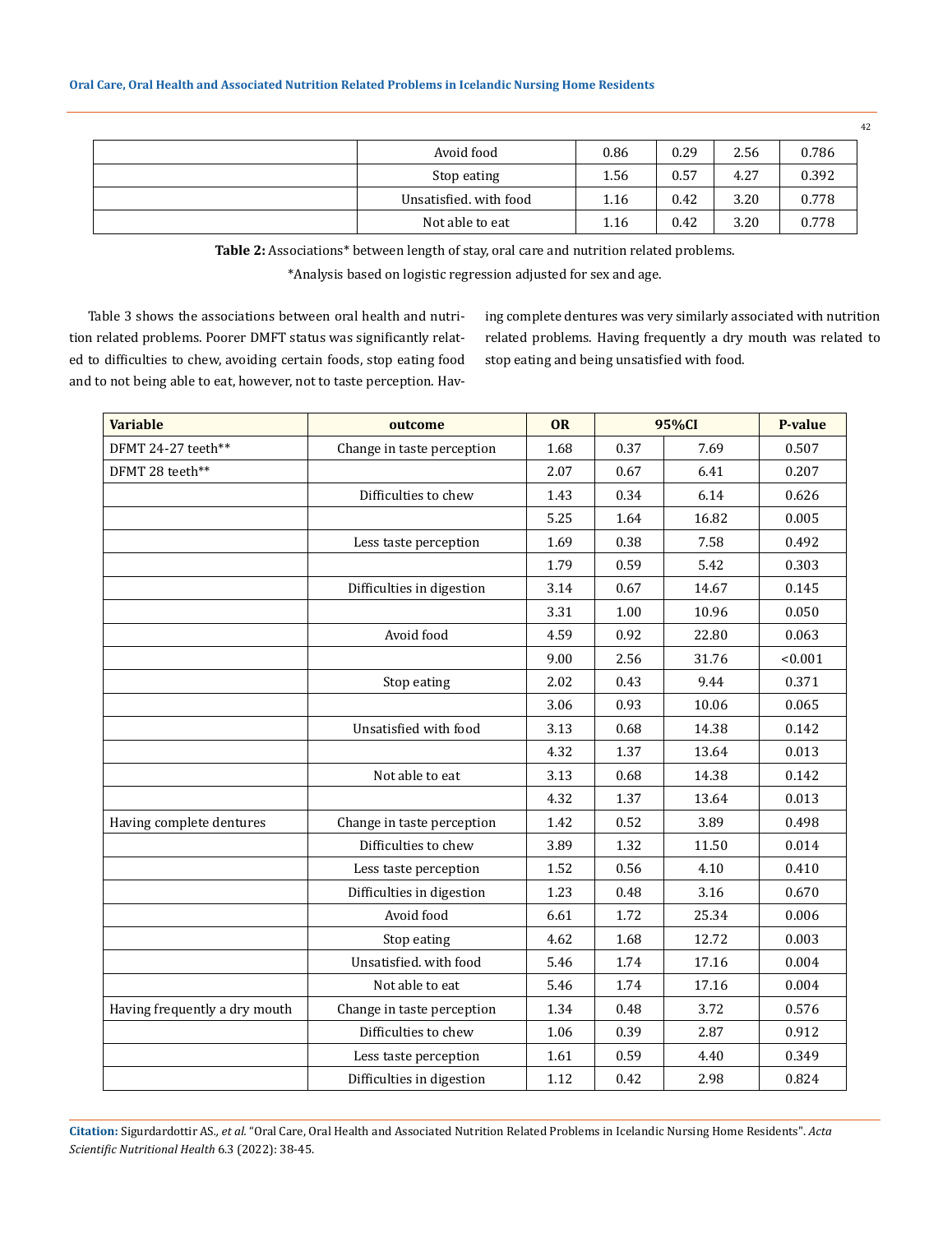#### **Oral Care, Oral Health and Associated Nutrition Related Problems in Icelandic Nursing Home Residents**

| Avoid food             | 2.04 | 0.71 | 5.81  | 0.184 |
|------------------------|------|------|-------|-------|
| Stop eating            | 3.65 | 1.23 | 10.78 | 0.019 |
| Unsatisfied, with food | 3.15 | 1.14 | 8.75  | 0.028 |
| Not able to eat        | 2.79 | 0.96 | 8.16  | 0.061 |

**Table 3:** Associations\* between oral health and nutrition related problems.

\*Analysis based on logistic regression adjusted for sex and age.

\*\* As compared to DFMT 12 - 23 teeth.

# **Discussion**

This study investigated the associations between oral care, oral health and nutrition related problems in Icelandic nursing home residents. We found that oral health is poor in these older adults and that there is a great need for improved oral care. The frequency of nutrition problems which are often a precursor of malnutrition is high and poor oral health is significantly associated with these problems as it is length of residence. However, we could not find any associations between need for dental therapy and nutrition related problems.

Appropriate oral care and oral rehabilitation are important for the maintenance of good oral health in older adults  $[8]$ . It has been previously reported that nursing home participants have difficulties in either taking care about their own teeth/dentures by themselves and they do not always get the help needed for this task  $[9,10]$ . Further, it has also been suggested that old adults at care facilities do not have good access to a dentist's service  $[8,9]$ . Our results support these previously observed findings as the great majority of participants in our study did not receive support from staff for daily oral hygiene. Also, around two thirds of the participants were in need for dental therapy and a similar proportion reported the last visit to a dentist to be more than one year ago. It has been previously shown that older adults in long term care facilities have a high prevalence of a variety of oral health concerns [11,12].

Oral health is a crucial pillar of general health [13] and poor oral health has also been associated with nutrition related problems along with malnutrition in older adults [14]. Biofilm accumulation, dental caries and periodontal diseases have also been reported to decrease dietary intake and to increase the risk of malnutrition [15]. Our participants had very poor dental status with a mean DMFT index around  $[26]$  and nearly half of the participants had complete dentures. Not surprisingly, a high DMFT status and having complete dentures were both significantly related to higher odds of nutrition related problems.

Similar results were reported from a cross-sectional study from the United Kingdom, where around 50% of nursing home residents had poor oral function, which was associated with malnutrition  $[16]$ . In our study, the odds were particularly high for difficulties to chew and avoiding food due to oral health, but lower and/or not significant for changes in taste perception or less taste. As both high DMFT and having complete dentures were related to the majority of nutrition related problems, either of them can restrict dietary intake of affected older adults and predispose them for malnutrition [17] which by itself has been reported to be an important predictor of negative health outcomes [18].

It was unexpected that neither the last dentist's visit > 1 year ago nor needing dental therapy were significantly related to any of the nutrition related outcomes. It is possible that, considering the high DMFT and the high proportion of complete dentures, a visit to the dentist does not necessary change the likelihood of experiencing nutrition related problems in this group of older adults given the poor state of oral health they were in. However, it should be mentioned that the numbers indicated that need for dental therapy to be related to higher odds of several nutrition related problems, although the calculation did not reach statistical significance, probably related to the limited statistical power of the present study.

Interestingly, length of residence was negatively related to taste perception in our participants. As this result is based on an age-adjusted analysis, higher age in participants who have higher length of residence does not explain this relationship. However, length of residence might by related to general poorer health and thus to a higher amount of medication [19], which both can negatively affect taste perception in old adult  $[20,21]$ , although this remains speculative, as we did not have information on general health status or medication use of our study participants.

#### **Strengths and limitations**

It is a limitation of this study that it is of cross-sectional design and thus cannot identify the direction of an observed association,

**Citation:** Sigurdardottir AS*., et al.* "Oral Care, Oral Health and Associated Nutrition Related Problems in Icelandic Nursing Home Residents". *Acta Scientific Nutritional Health* 6.3 (2022): 38-45.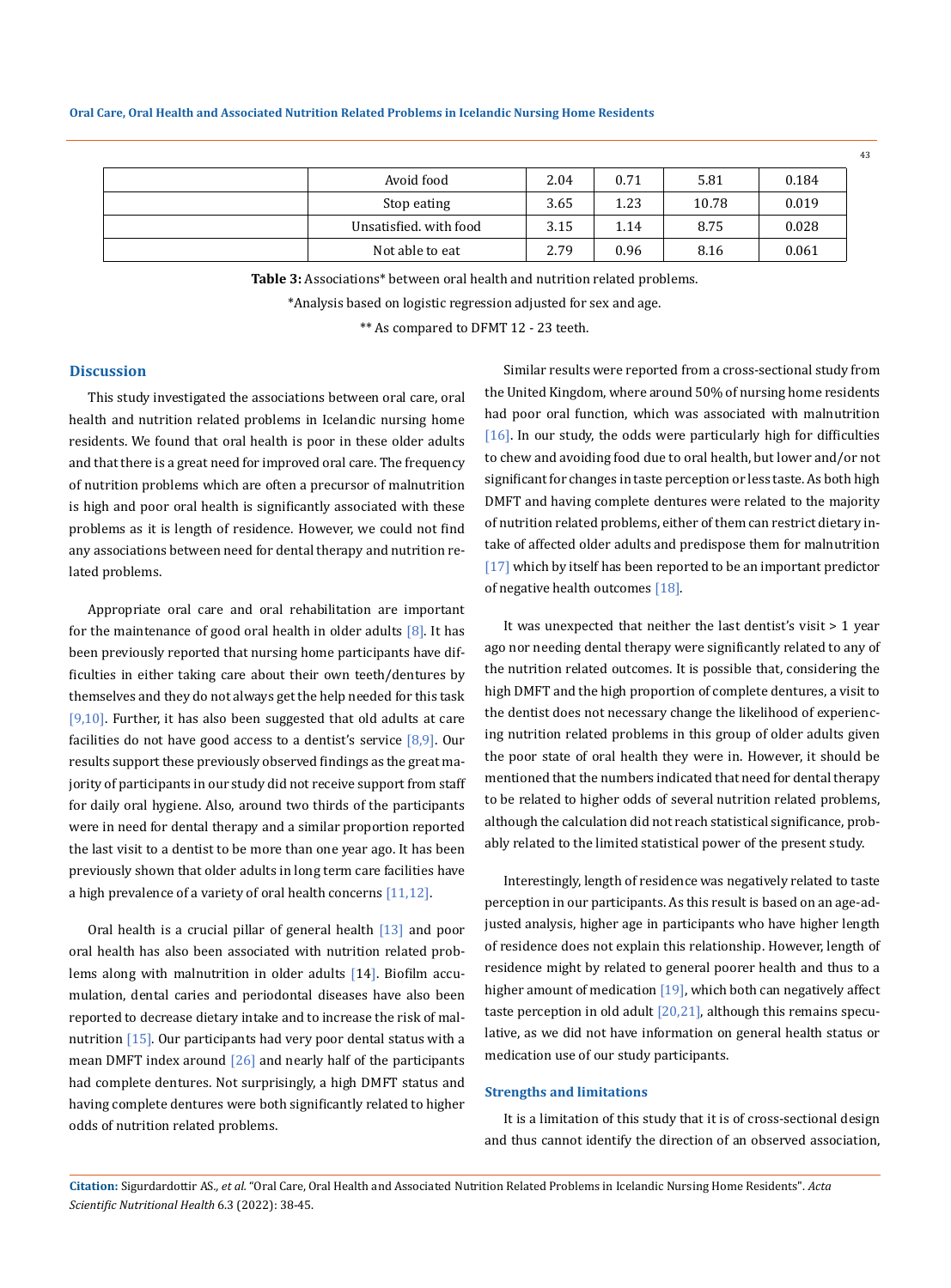i.e., what is a cause and what is a consequence in a relationship of two variables. Further, given the limited sample size, statistical power was not enough to be able to detect several increased odd ratios as significant.

Unfortunately, there was no data available on body weight or nutrition status of the study participants, which would have strengthened the results of our study. But we think that our study still provides valuable information about old adults in long term care facilities in Iceland, highlighting the urgent need of improved oral care and considering the high frequency of nutrition related problems, also highlighting the emphasis on appropriate nutrition in order to maintain good nutrition status and health in old adults.

# **Conclusion**

This cross-sectional study in Icelandic nursing home residents showed that oral health is poor in this older adults and that there is a great need for improved oral care. The frequency of nutrition related problems related to malnutrition is high and poor oral health is significantly associated with these problems as it is length of residence.

## **Conflict of Interest**

The authors declare no conflict of interest.

# **Funding Statements**

The study was funded by the Research Fund of Hrafnista, Reykjavik, Iceland.

# **Bibliography**

- 1. Wong FMF., *et al*[. "Oral Health and Its Associated Factors](https://pubmed.ncbi.nlm.nih.gov/31717812/)  [Among Older Institutionalized Residents-A Systematic Re](https://pubmed.ncbi.nlm.nih.gov/31717812/)view". *[International Journal of Environmental Research and](https://pubmed.ncbi.nlm.nih.gov/31717812/)  Public Health* [16 \(2019\): 4132.](https://pubmed.ncbi.nlm.nih.gov/31717812/)
- 2. Kohli R., *et al*[. "Oral health needs, dental care utilization, and](https://pubmed.ncbi.nlm.nih.gov/28181683/)  [quality of life perceptions among Oregonian seniors".](https://pubmed.ncbi.nlm.nih.gov/28181683/) *Special Care Dentist* [37 \(2017\): 85-92.](https://pubmed.ncbi.nlm.nih.gov/28181683/)
- 3. Gil-Montoya JA., *et al*[. "Oral health in the elderly patient and its](https://pubmed.ncbi.nlm.nih.gov/25709420/)  [impact on general well-being: a nonsystematic review".](https://pubmed.ncbi.nlm.nih.gov/25709420/) *Clini[cal Interventions in Aging](https://pubmed.ncbi.nlm.nih.gov/25709420/)* 10 (2015): 461-467.
- 4. Kshetrimayum N., *et al*[. "Oral health-related quality of life and](https://pubmed.ncbi.nlm.nih.gov/22364560/)  [nutritional status of institutionalized elderly population aged](https://pubmed.ncbi.nlm.nih.gov/22364560/)  [60 years and above in Mysore city, India".](https://pubmed.ncbi.nlm.nih.gov/22364560/) *Gerodontology* 30 [\(2013\): 119-125.](https://pubmed.ncbi.nlm.nih.gov/22364560/)
- 5. [World Health organization. Oral health surveys: basic meth](https://www.who.int/publications/i/item/9789241548649)[ods - 5th edition \(2013\).](https://www.who.int/publications/i/item/9789241548649)
- 6. Shulman JD and Cappelli DP. "Epidemiology of dental caries". *In Prevention in Clinical Oral Health Care. Mosby Inc* (2008): 2-13.
- 7. [Slade GD, Spencer AJ. "Development and evaluation of the oral](https://pubmed.ncbi.nlm.nih.gov/8193981/)  health impact profile". *[Community Dental Health](https://pubmed.ncbi.nlm.nih.gov/8193981/)* 11 (1994): [03-11.](https://pubmed.ncbi.nlm.nih.gov/8193981/)
- 8. Hoben M., *et al*[. "Barriers and facilitators in providing oral care](https://pubmed.ncbi.nlm.nih.gov/28531550/)  [to nursing home residents, from the perspective of care aides:](https://pubmed.ncbi.nlm.nih.gov/28531550/)  [A systematic review and meta-analysis".](https://pubmed.ncbi.nlm.nih.gov/28531550/) *International Journal [of Nursing Studies](https://pubmed.ncbi.nlm.nih.gov/28531550/)* 73 (2017): 34-51.
- 9. Wong FMF., *et al*[. "Oral Health and Its Associated Factors](https://pubmed.ncbi.nlm.nih.gov/31717812/)  [Among Older Institutionalized Residents-A Systematic Re](https://pubmed.ncbi.nlm.nih.gov/31717812/)view". *[International Journal of Environmental Research and](https://pubmed.ncbi.nlm.nih.gov/31717812/)  Public Health* [16 \(2019\): 4132.](https://pubmed.ncbi.nlm.nih.gov/31717812/)
- 10. Rantzow V., *et al*[. "Occurrence of oral health problems and](https://pubmed.ncbi.nlm.nih.gov/29943858/)  [planned measures in dependent older people in nursing care".](https://pubmed.ncbi.nlm.nih.gov/29943858/)  *[Journal of Clinical Nursing](https://pubmed.ncbi.nlm.nih.gov/29943858/)* 27 (2018): 4381-4389.
- 11. Schmalz G., *et al*[. "Oral Health-Related Quality of Life, Oral Con](https://pubmed.ncbi.nlm.nih.gov/33499288/)[ditions, and Risk of Malnutrition in Older German People in](https://pubmed.ncbi.nlm.nih.gov/33499288/)  [Need of Care-A Cross-Sectional Study".](https://pubmed.ncbi.nlm.nih.gov/33499288/) *Journal of Clinical Medicine* [10.3 \(2021\): 426.](https://pubmed.ncbi.nlm.nih.gov/33499288/)
- 12. Ástvaldsdóttir Á., *et al*[. "Oral Health and Dental Care of Older](https://pubmed.ncbi.nlm.nih.gov/30129220/)  [persons-A Systematic Map of Systematic Reviews".](https://pubmed.ncbi.nlm.nih.gov/30129220/) *Gerodontology* [35 \(2018\): 290-304.](https://pubmed.ncbi.nlm.nih.gov/30129220/)
- 13. Sumi Y., *et al*[. "Oral care help to maintain nutritional status in](https://pubmed.ncbi.nlm.nih.gov/19892414/)  frail older people". *[Archives of Gerontology and Geriatrics](https://pubmed.ncbi.nlm.nih.gov/19892414/)* 51 [\(2010\): 125-128.](https://pubmed.ncbi.nlm.nih.gov/19892414/)
- 14. Mesas AE., *et al*[. "Oral health status and nutritional deficit in](https://pubmed.ncbi.nlm.nih.gov/20857030/)  [noninstitutionalized olders adults in Londrina, Brazil".](https://pubmed.ncbi.nlm.nih.gov/20857030/) *Revista [Brasileira de Epidemiologia](https://pubmed.ncbi.nlm.nih.gov/20857030/)* 13 (2010): 434-445.
- 15. Gil-Montoya JA., *et al*[. "Association of the oral health impact](https://pubmed.ncbi.nlm.nih.gov/23763956/)  [profile with malnutrition risk in Spanish elders".](https://pubmed.ncbi.nlm.nih.gov/23763956/) *Archives of [Gerontology and Geriatrics](https://pubmed.ncbi.nlm.nih.gov/23763956/)* 57 (2013): 398-402.
- 16. Van de Rijt LJM., *et al*[. "Oral function and its association with](https://pubmed.ncbi.nlm.nih.gov/33521997/)  [nutrition and quality of life in nursing home residents with](https://pubmed.ncbi.nlm.nih.gov/33521997/)  [and without dementia: A cross-sectional study".](https://pubmed.ncbi.nlm.nih.gov/33521997/) *Gerodontology* [38.4 \(2021\): 404-413.](https://pubmed.ncbi.nlm.nih.gov/33521997/)

**Citation:** Sigurdardottir AS*., et al.* "Oral Care, Oral Health and Associated Nutrition Related Problems in Icelandic Nursing Home Residents". *Acta Scientific Nutritional Health* 6.3 (2022): 38-45.